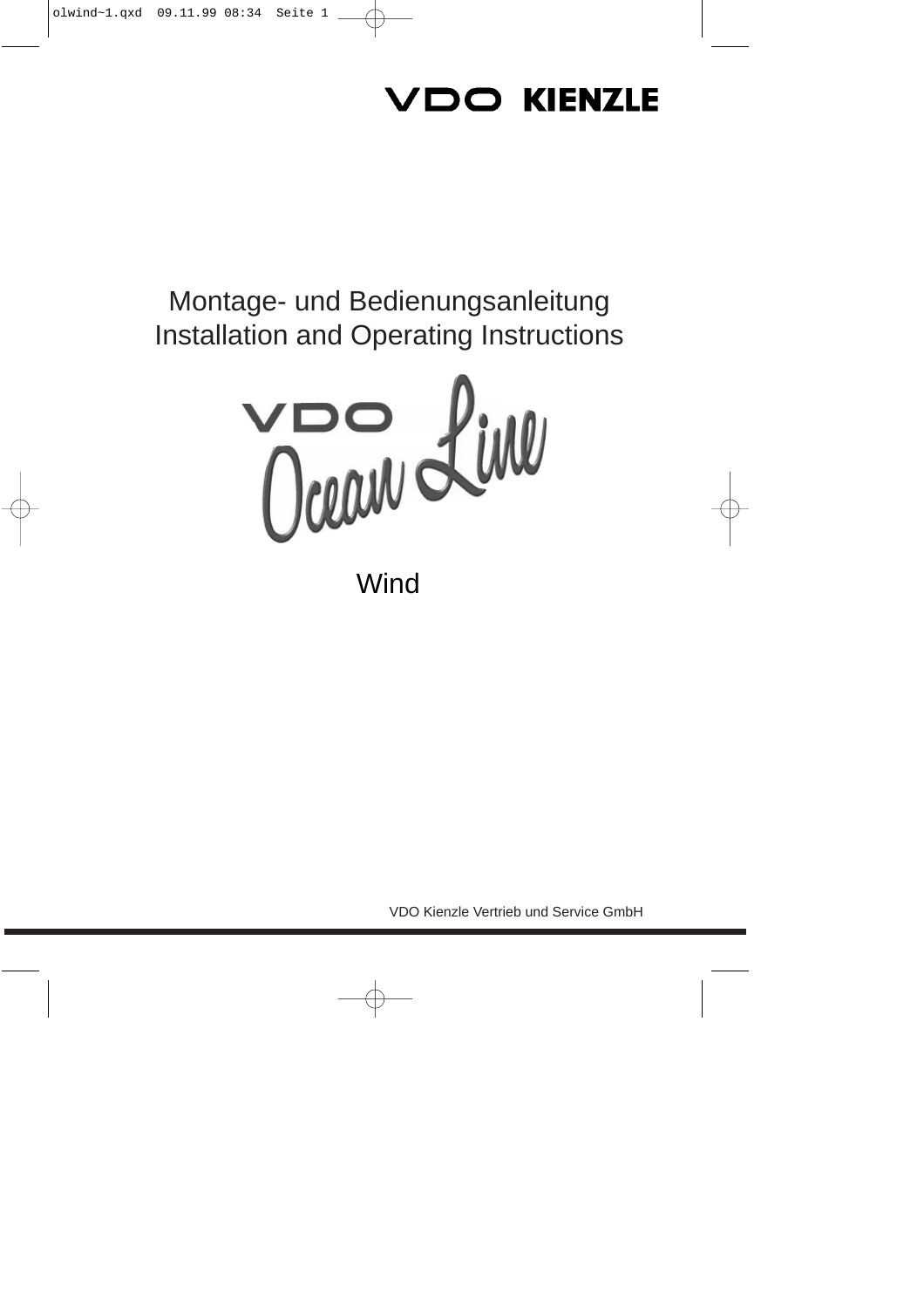VOO LINE

**Installation and Operating Instructions** Page 22 - 40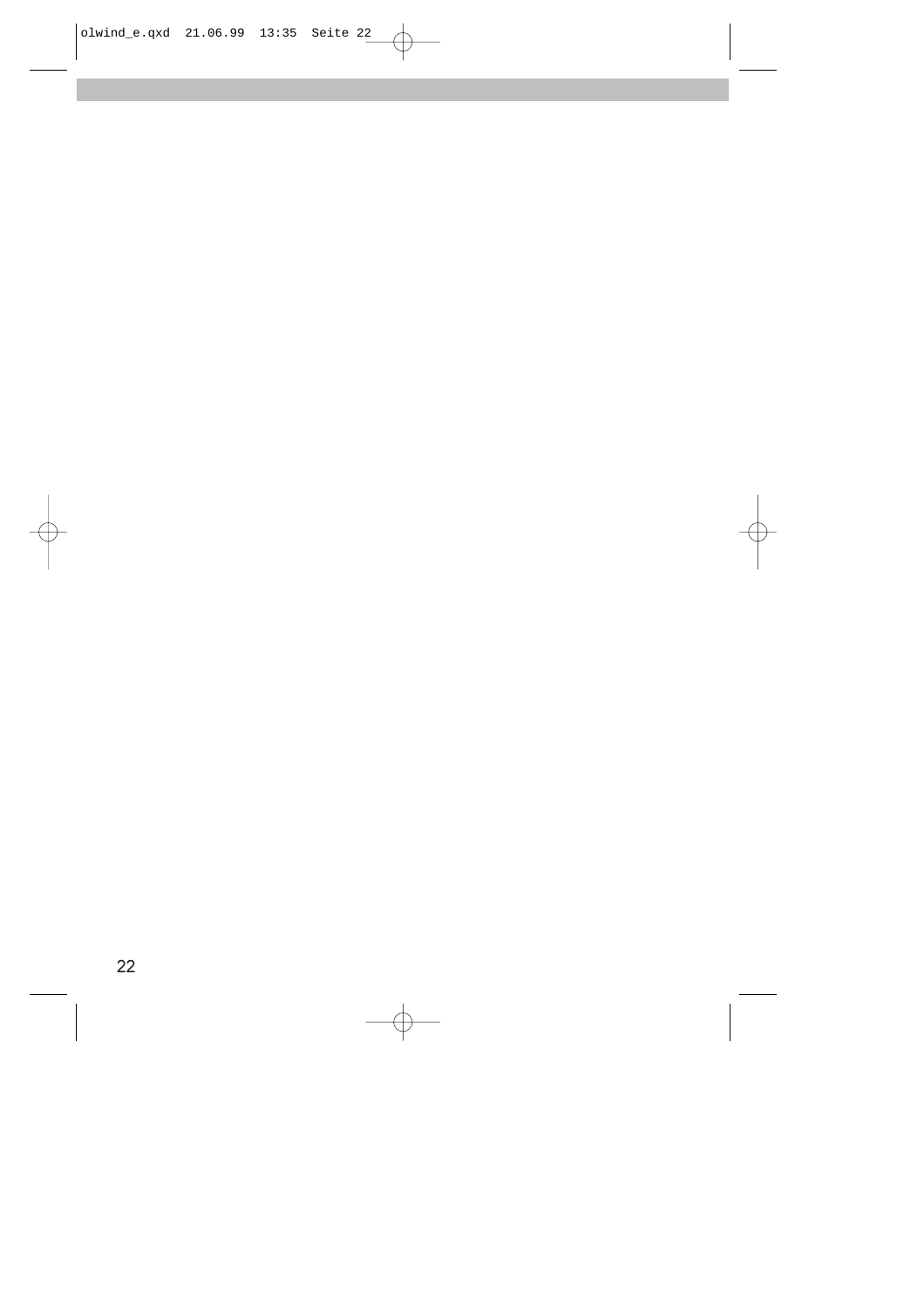#### **CONTENTS**

#### Table of contents

| Display functions of the VDO Ocean Line Wind                                                                                                                      |  |
|-------------------------------------------------------------------------------------------------------------------------------------------------------------------|--|
| Maintenance of the VDO Ocean Line Wind30                                                                                                                          |  |
|                                                                                                                                                                   |  |
| Installing the VDO Ocean Line Wind31                                                                                                                              |  |
| Setting the instrument for wind speed indication36<br>Connecting an analog wind speed indicating instrument 38<br>Connecting a secondary indicating instrument 40 |  |
|                                                                                                                                                                   |  |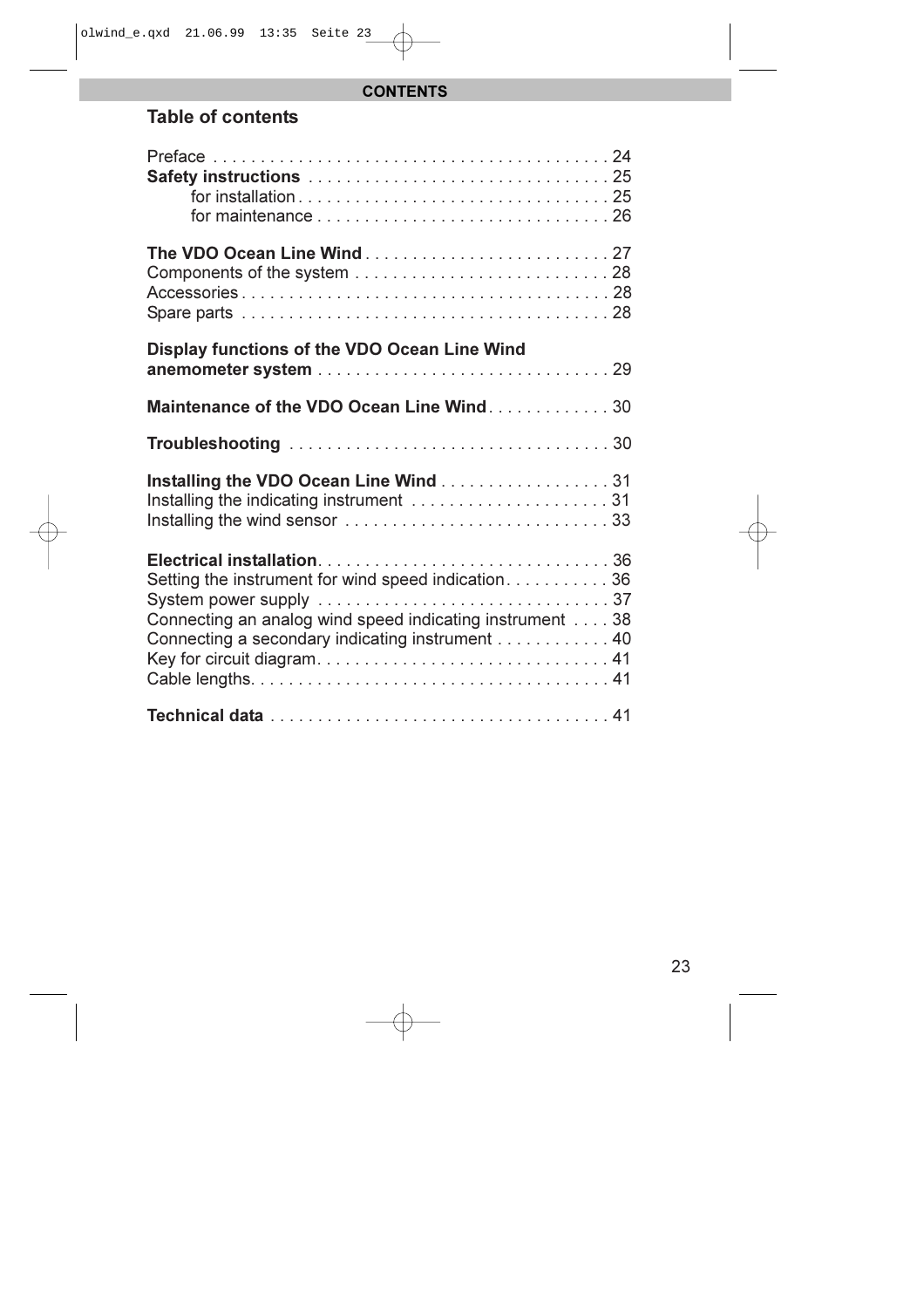#### PREFACE

#### Manual should always be kept on board!

#### Preface

Thank you for selecting an instrument from the VDO Marine program range; a high-quality, state-of-the-art product providing invaluable assistance and safety at sea. Our advanced production methods and the conformance of our products to the relevant quality assurance standards ensure that our products are dispatched in excellent condition.

Please take the time to study this manual carefully. It will tell you all you need to know about the functions of your VDO anemometer system and ensure that it is straightforward and safe to use.

If you have any further queries or problems, please do not hesitate to contact your VDO Kienzle agent who will be pleased to help you.

> Yours sincerely VDO Kienzle Vertrieb und Service GmbH

© Copyright by VDO Kienzle Vertrieb und Service GmbH 1999 All rights reserved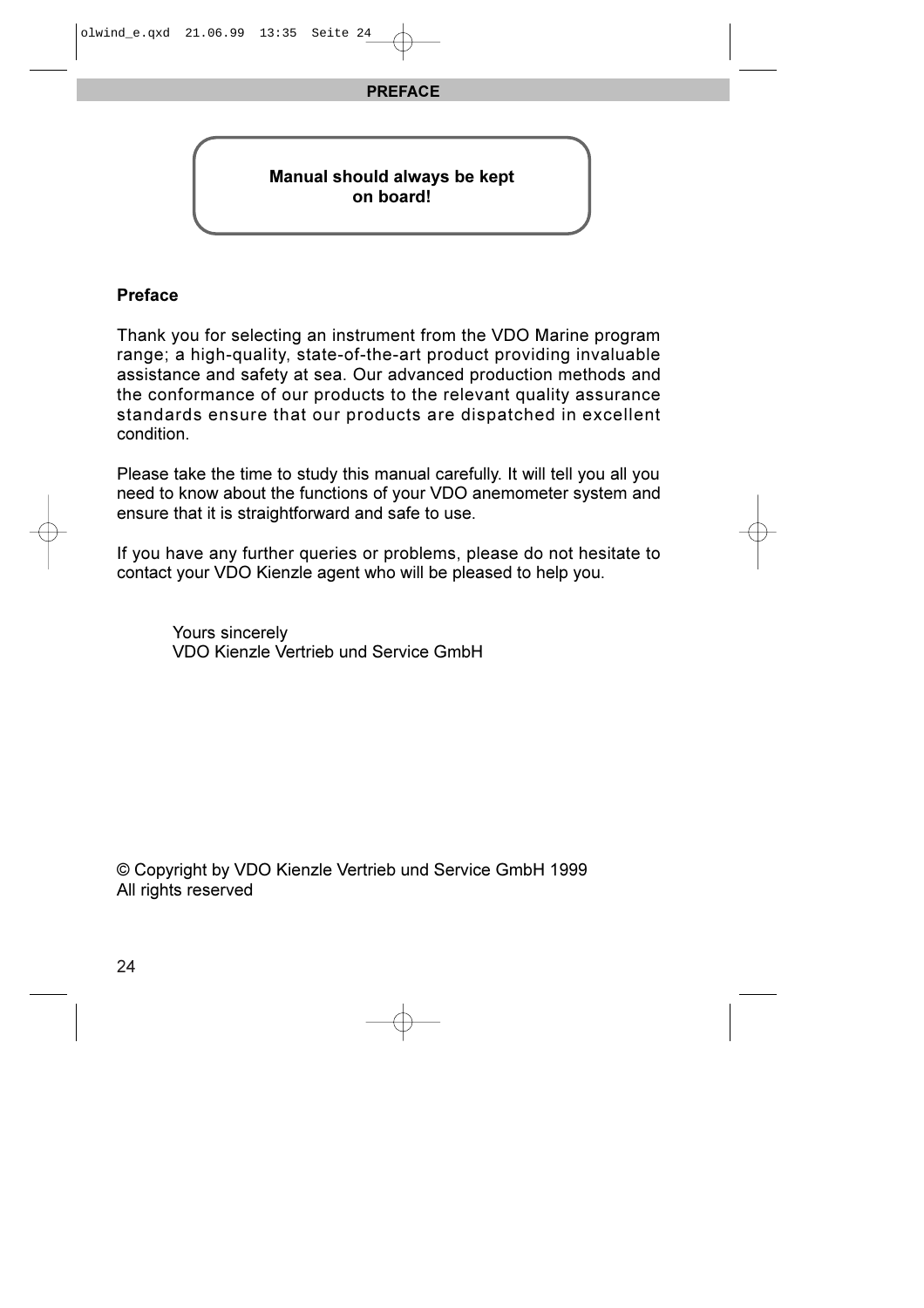#### SAFETY INSTRUCTIONS

#### Safety instructions

Please respect all instructions in this manual.

Please pay particular attention to text marked with this symbol, which indicates an important aspect of system operation and safety.



Using the compass system does not relieve you of the responsibility for your ship, and requires good seamanship.

Always rely on your nautical experience for the interpretation of the indicated values.

#### Safety Instructions for installation:

The anemometer system should be installed by your shipyard or by a specialist.

Adequate working clothes should be worn if you install it yourself. Avoid loose clothing and use a hair net if your hair is long. Clothing and hair may be caught in moving parts.

Remove all metallic or electrically conducting jewelry, such as chains, bracelets, rings, etc. when working on the on-board electrical system. Disconnect the minus polarity of the battery before starting your work to prevent the risk of a short-circuit. Short-circuits can cause harness fires, battery explosions and damages of other electronic memory systems. Please note that all volatile electronic memories will lose their contents, and will have to be re-programmed if you disconnect the battery. VDO instruments are not equipped with volatile memories.

Risk of explosion! Run the engine blower for a certain time before starting work in a gasoline engine compartment.

Check for sufficient clearance behind the mounting hole when selecting the location for the indicating instrument. Pre-drill the hole and finish with hole or keyhole saw (respect the safety instructions of the tool manufacturer).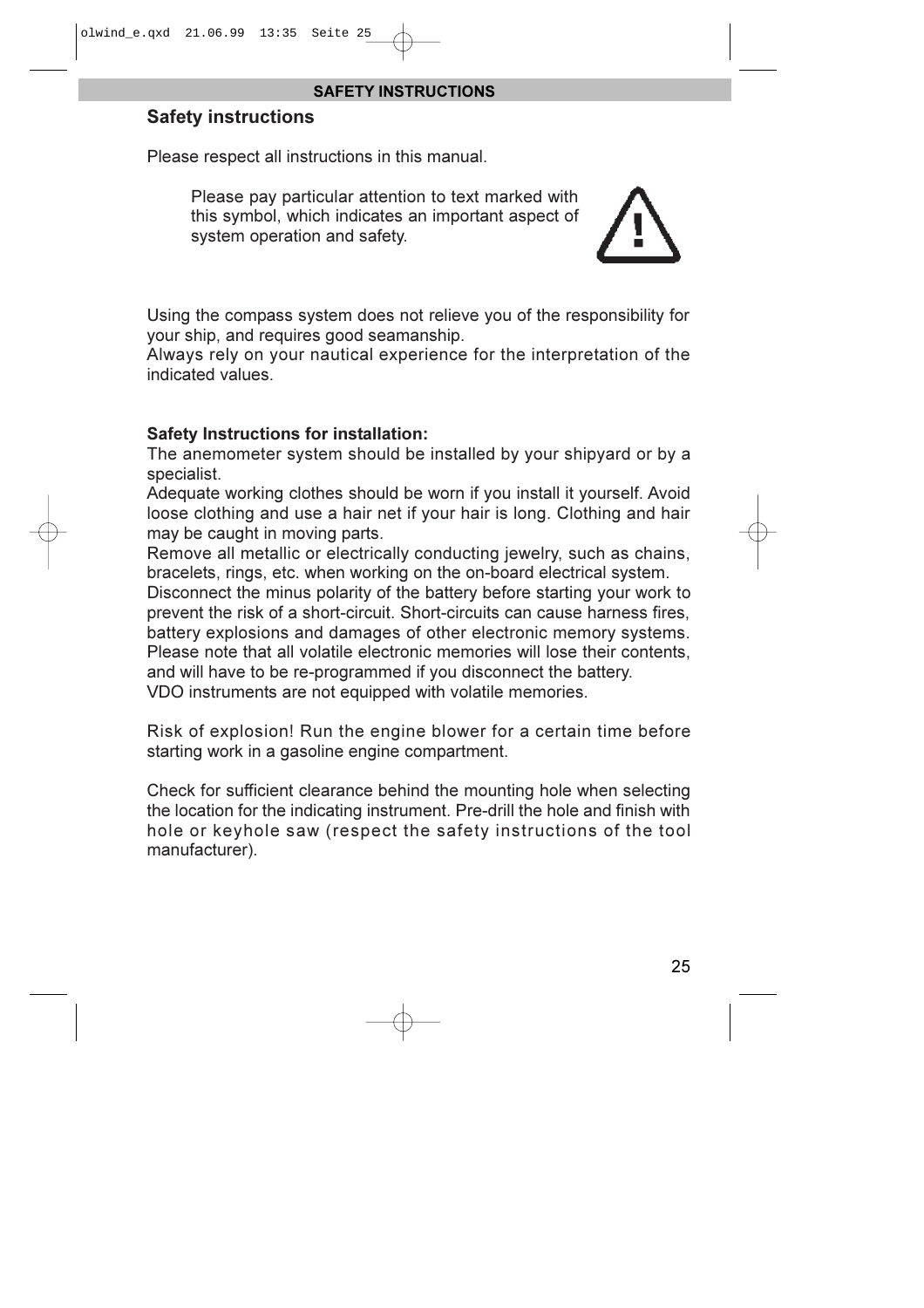#### SAFETY INSTRUCTIONS

If you must work without disconnecting the power supply, insulated tools should be used.

The electrical outputs of the anemometer system indicating instrument and the cables connected to them must be protected against direct contact or damage. This means that the cables must have a sufficient insulation resistance or voltage rating, and that touching the contact points is prevented.

Adequate measures are taken to ensure that electrically conducting parts of the connected consumers are protected against direct contact. The use of non-insulated wires and contacts is strictly forbidden.

#### Safety Instructions for maintenance

Anemometer system components can only be repaired by specialists authorized by VDO Kienzle. The VDO LOGIC anemometer system fulfills the applicable safety regulations.

Note: Capacitors in the unit can retain their charge, even if the unit is separated from its power supply.

Check that replacement fuses are of the indicated type and current rating. The use of temporarily repaired fuses or jumpering the fuse holder is strictly forbidden.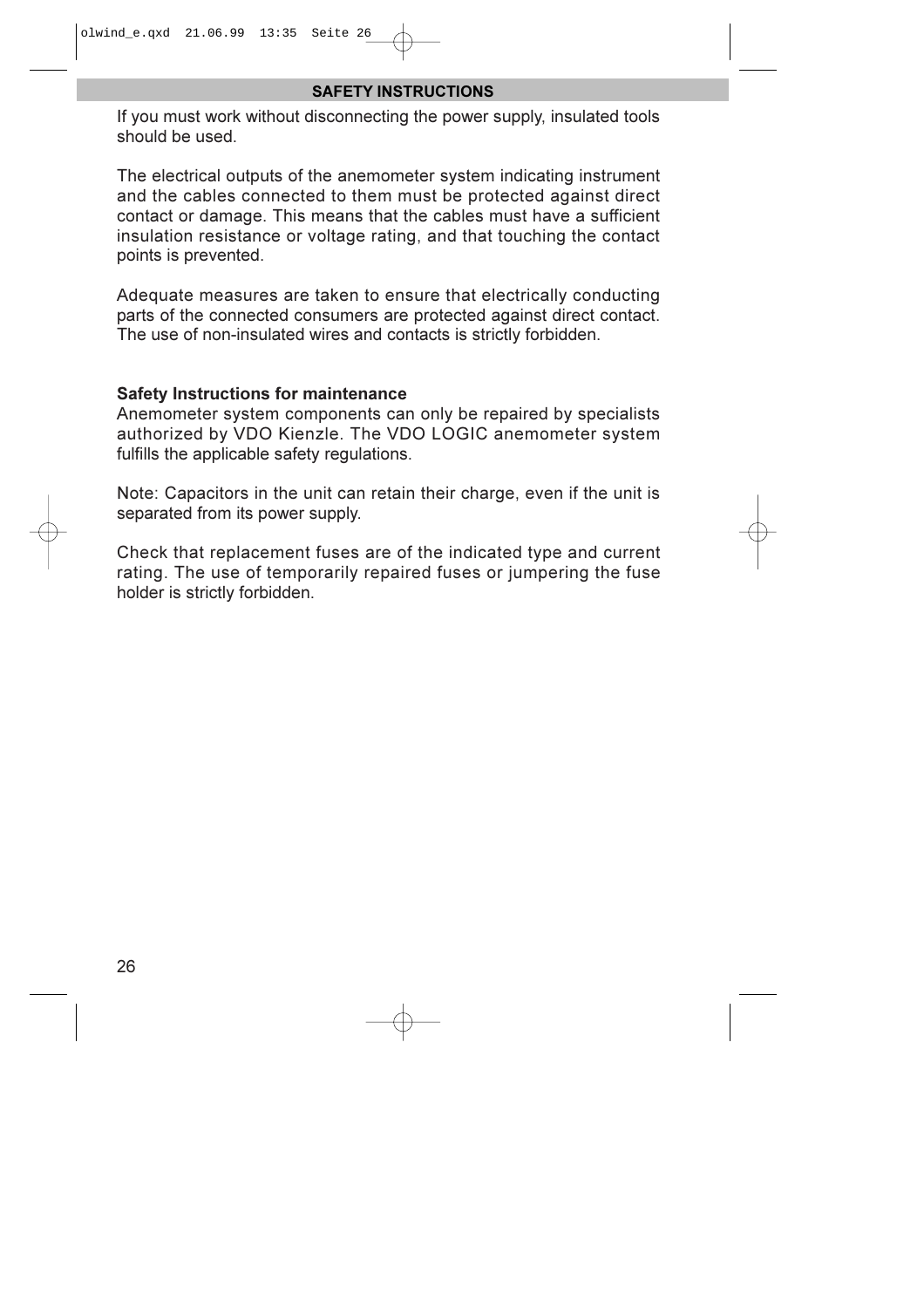

The VDO Ocean Line Wind is a reliable anemometer system designed for use in yachting.

When in operation, the system displays the apparent wind direction on the analog dial. The apparent wind speed is shown on the LCD.

A maximum of 3 additional subsidiary indicating instruments can be connected to the indicating instrument, for example a wind speed indicating instrument.

An NMEA Interface VDO Number N01 610 506 is also available as an accessory. This can be used to transmit data to the VDO LOGIC MAP or to the PC.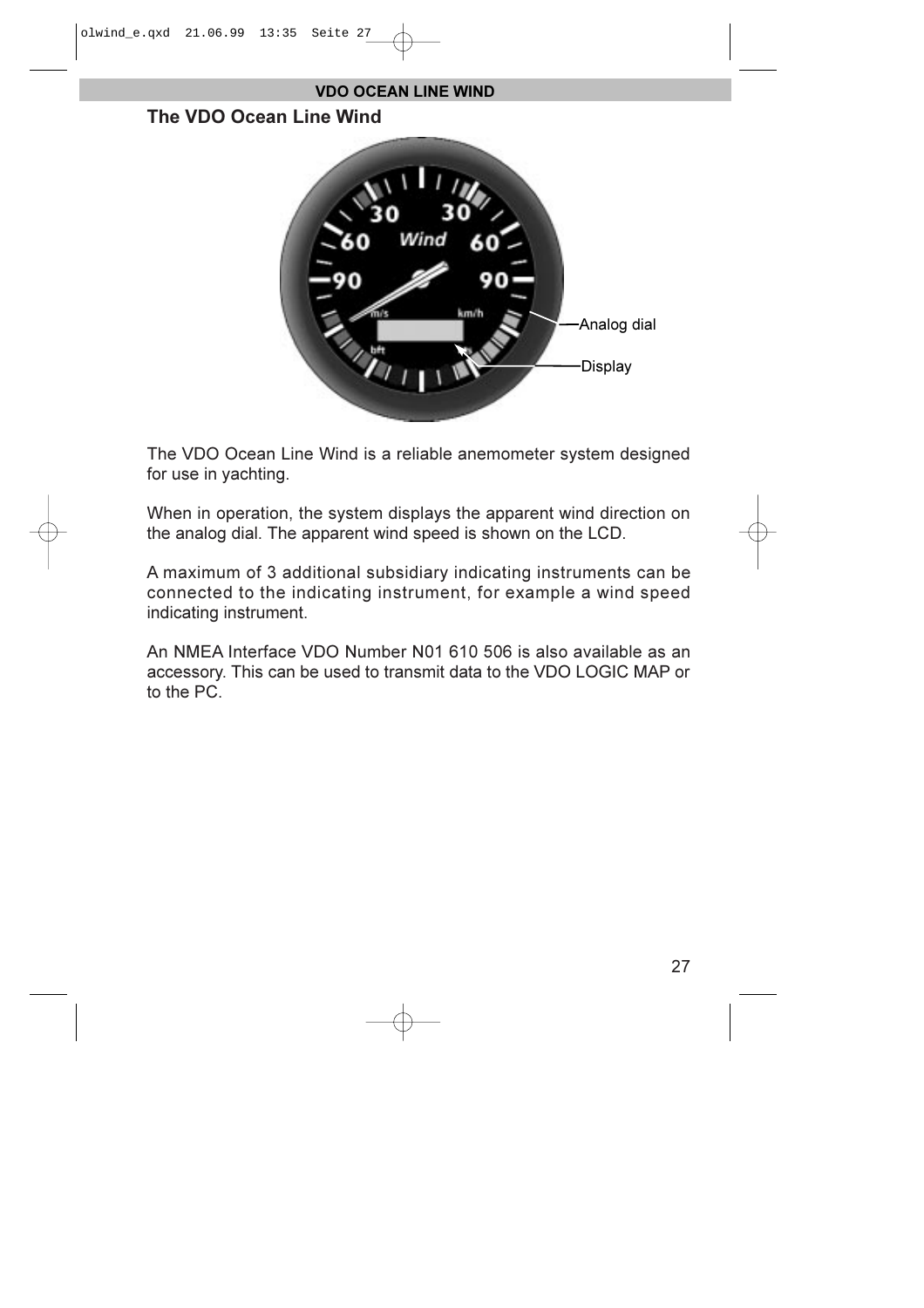#### VDO OCEAN LINE WIND



The supplied kit contains:

- Indicating instrument
- Union nut for instrument fixation
- Anemometer sensor with fixation base plate
- Mast cable from sensor to display unit, length 30 m
- Strain relief for mast cable
- Connecting socket
- Product certificate
- Installation and operating instructions

Accessories (must be ordered separately)

| -        | Fixation kit (bracket)                  | N05 800 792 |  |
|----------|-----------------------------------------|-------------|--|
| $\equiv$ | Lighting kit $(24 V / 1.2 W)$           | N05 800 550 |  |
| $\equiv$ | Analog wind speed indicating instrument | N01 310 502 |  |
| $\equiv$ | <b>NMEA</b> Interface                   | N01 610 506 |  |

#### Spare parts:

Lighting kit (12 V / 1.2 W) N05 800 552 Other spare parts are available on request.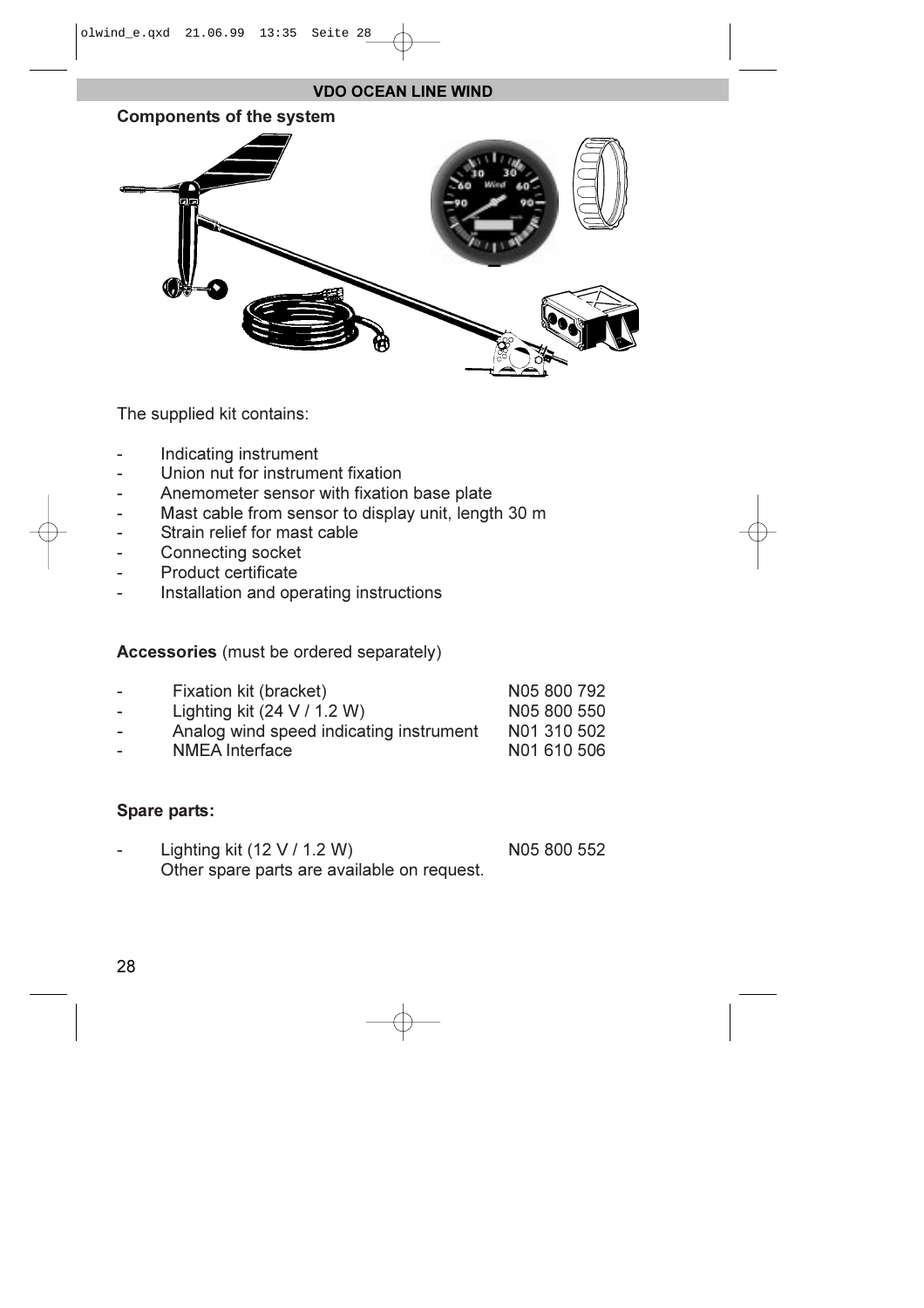#### DISPLAY FUNCTIONS

Display functions of the VDO Ocean Line anemometer system



1. Apparent wind direction

The needle on the indicating instrument indicates the apparent wind direction. The colored area on the dial marks the optimum wind angle at which the best possible speed can be expected, either against or with the wind.

2. Apparent wind speed

The wind speed is shown on the LCD in the unit specified during setup (m/s, km/h, bft or kts). The selected unit will be marked on the display with a small angle (in the above illustration, for example, the wind speed will be displayed in knots). On connection to the boat's supply system, the unit in which the wind speed should be displayed in the LCD should be set (see the Installation section).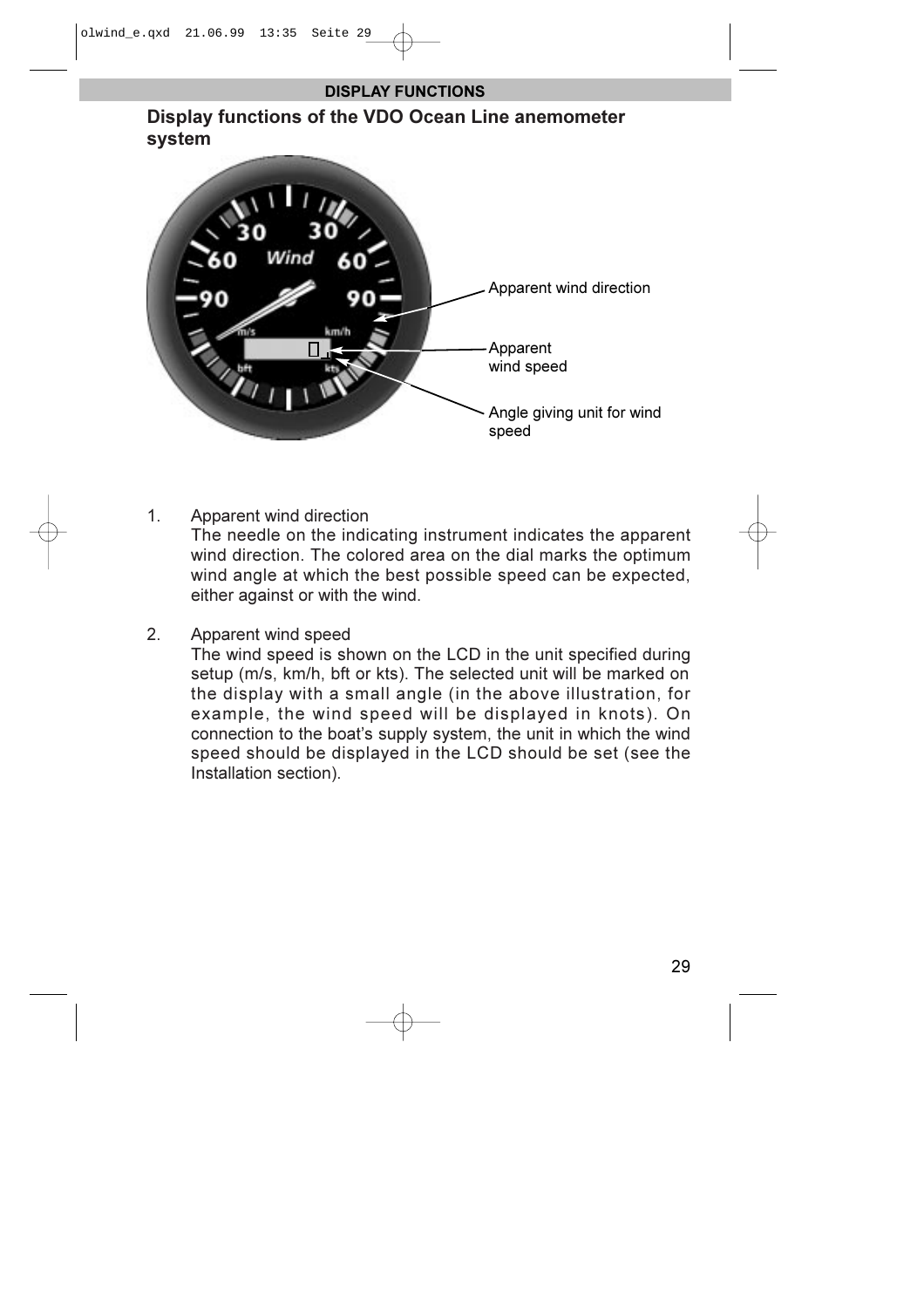#### MAINTENANCE/TROUBLESHOOTING

#### Maintenance of the VDO Ocean Line Wind

The indicating instrument is maintenance-free. Clean the indicating instrument with a damp, non-fuzzing or anti-static cloth. Do not use cleaning detergents.

The wind sensor does not need any maintenance. Do not oil the sensor bearings, as the oil may gum and attract dirt particles.

The electrical contacts of the socket at the mast footing should be cleaned once per season. Oxidized contacts can lead to system failures.

### **Troubleshooting**

#### Fault **Fault** Cause/ Remedy:

- VDO Ocean Line Wind Check electrical connections are without function **accordance** with the wiring in diagram
	- Check the on-board voltage, supply voltage is 10.8 to 32 V DC
	- Check contacts and connections for corrosion or dirt deposits
	- Check mast cable integrity
- Incorrect direction display Sensor offset: Sensor must be mounted exactly in the pointing ahead direction. For a direction of 90°, 180° or 270° the vane must be mounted as described on page 13. - Check contacts and connections for corrosion or dirt deposits
- Incorrect wind speed Different instrument for wind speed: install an instrument as described on page 16.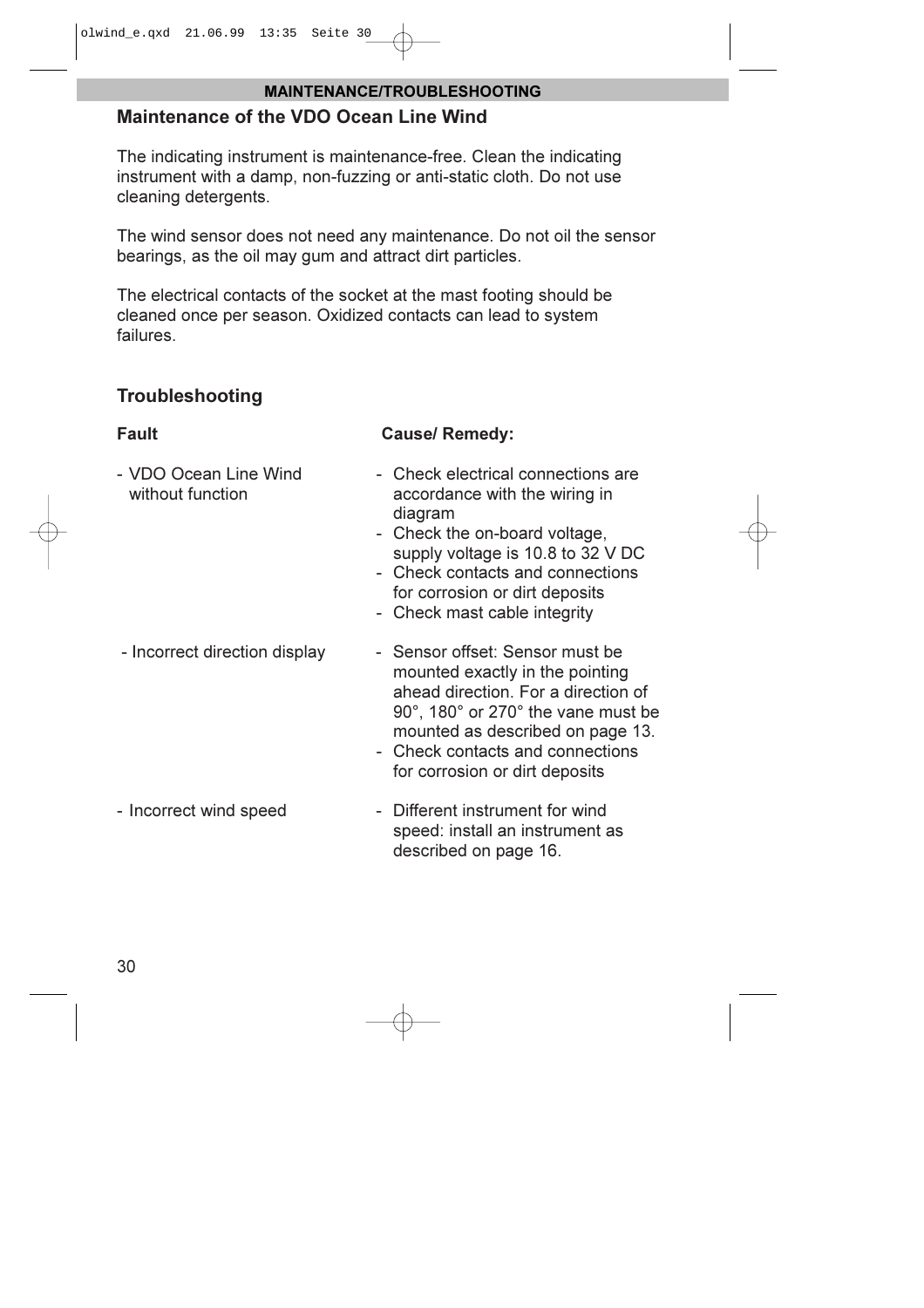#### Installing the VDO Ocean Line Wind



Please read the safety instructions on pages 25 and 26 before starting the installation.

#### Installing the indicating instrument

- Make a hole, diameter 86 mm, at an adequate location.
- Clean the surroundings and remove the chips before inserting the indicating instrument.
- Pass the cable connections to the indicating instrument through the mounting hole and the union nut.
- Place the supplied black rubber washer on the instrument back
- Connect the cables per wiring schematic to the indicating instrument and insert the instrument into the mounting hole (see "Electrical installation").
- Fix the instrument with the union nut. Mounting alternative A for wall thicknesses  $d = 0.5$  mm to 6.5 mm Mounting alternative B for wall thicknesses  $d = 6.5$  mm to 16.5 mm
- Check that the union nut is only tightened hand-tight.





Mount the indicating instrument with threaded studs and bracket (see page 32, top) if strong vibration must be expected at the location of the installation (for instance highspeed boats).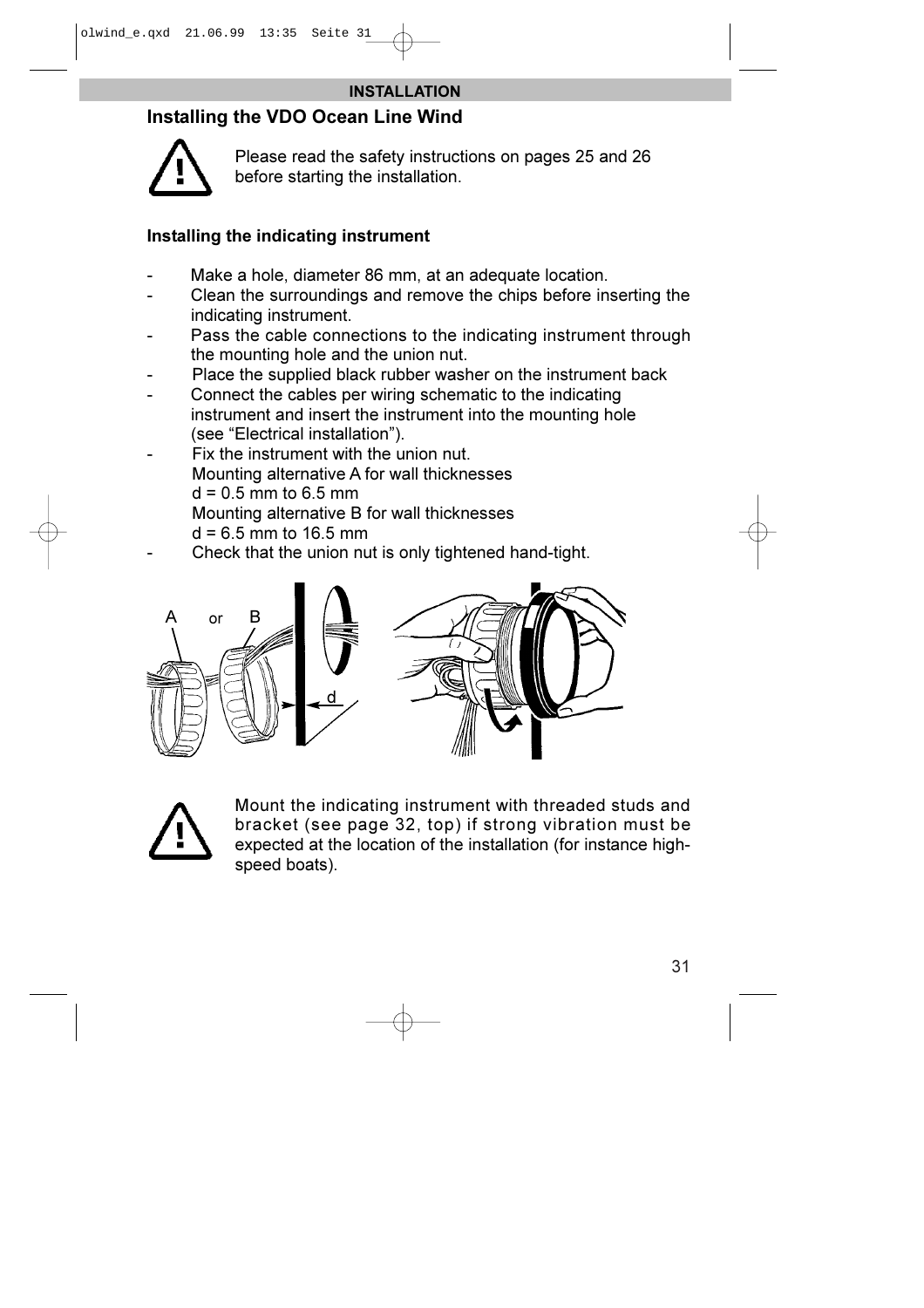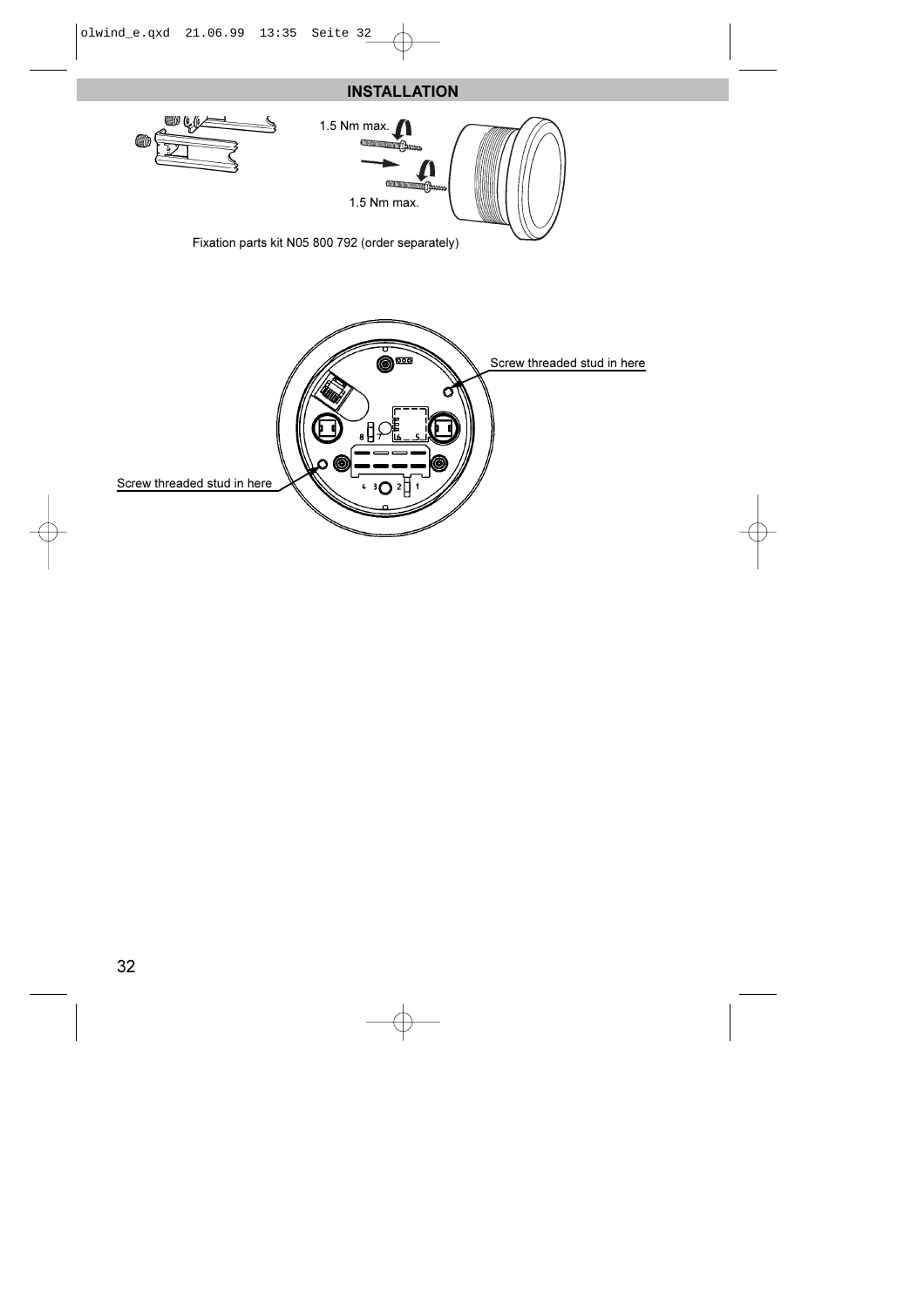#### Installing the wind sensor

First, remove the base plate of the wind sensor. Proceed as follows:



Loosen the spring clip by pushing it down and inward (1), (2), then remove the wind sensor (3).



When mounting the base plate, the sensor mounting direction should be pointing ahead (0°) if possible. If this is not possible, other mounting directions can be used (90°, 180°, 270°).

In this case, the vane must be dismantled by loosening the screw. Mount the vane so that the direction is pointing ahead, while the white point indicates the direction of the sensor arm.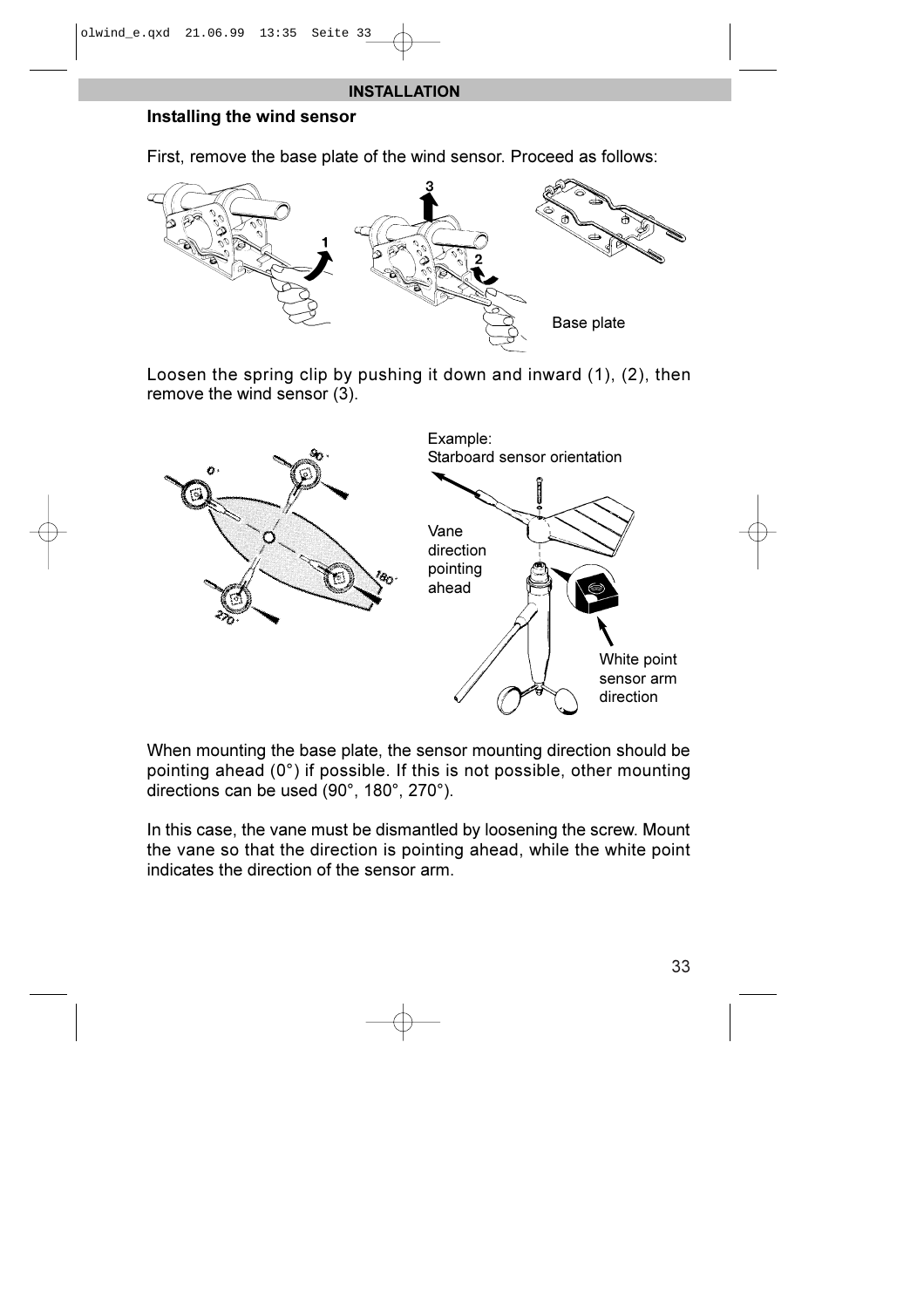

Depending on the structure of the mast, fix the base plate on the mast top, using suitable screws. Rotate the base plate over the oblong holes so that its central axis is parallel to the longitudinal ship axis, or to port or starboard. Inclinations of the mast top can be compensated with the sensor footplate.

Lateral mast mounting of the sensor is also possible.



Install the sensor on the base plate. Sensor inclinations can be compensated by changing pin and nut (A). In the case of lateral mast mounting loosen the nuts (A) and (B) and turn the sensor so that it is vertical to the midship axis.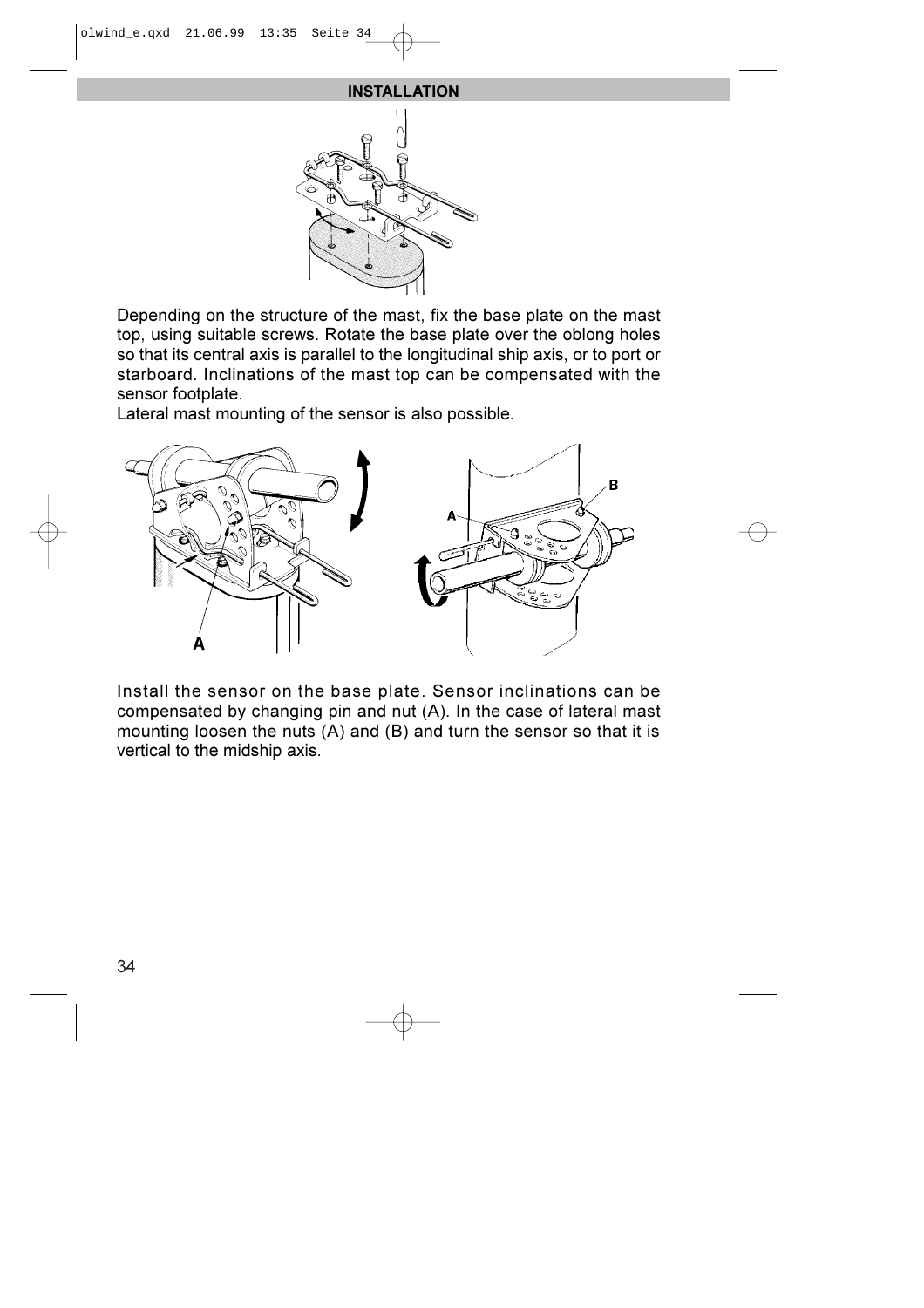#### Installing the mast cable

Do not sharply bend the mast cable. Avoid chafing.

Shorten the mast cable to a length of the mast length plus 2 m. Place the strain relief at the point where the cable enters the mast from the top. Use existing empty tubes to protect the mast cable (e.g. from chafing of the rakes), and install it with the mast down if possible.

Install the other end of the mast cable from the indicating instrument to the connecting socket at the foot of the mast.

#### Installing the connecting socket



Install the cable socket below deck at the foot of the mast as shown. The socket must be protected against water damage. Make all screw connections with care. The cables shall leave the socket downward.

Connect the 8 wires at both cable ends according to the following table, using the 6-channel terminal board:

| Terminal 1 | red and pink   |
|------------|----------------|
| Terminal 2 | brown          |
| Terminal 3 | grey           |
| Terminal 4 | yellow         |
| Terminal 5 | white          |
| Terminal 6 | blue and green |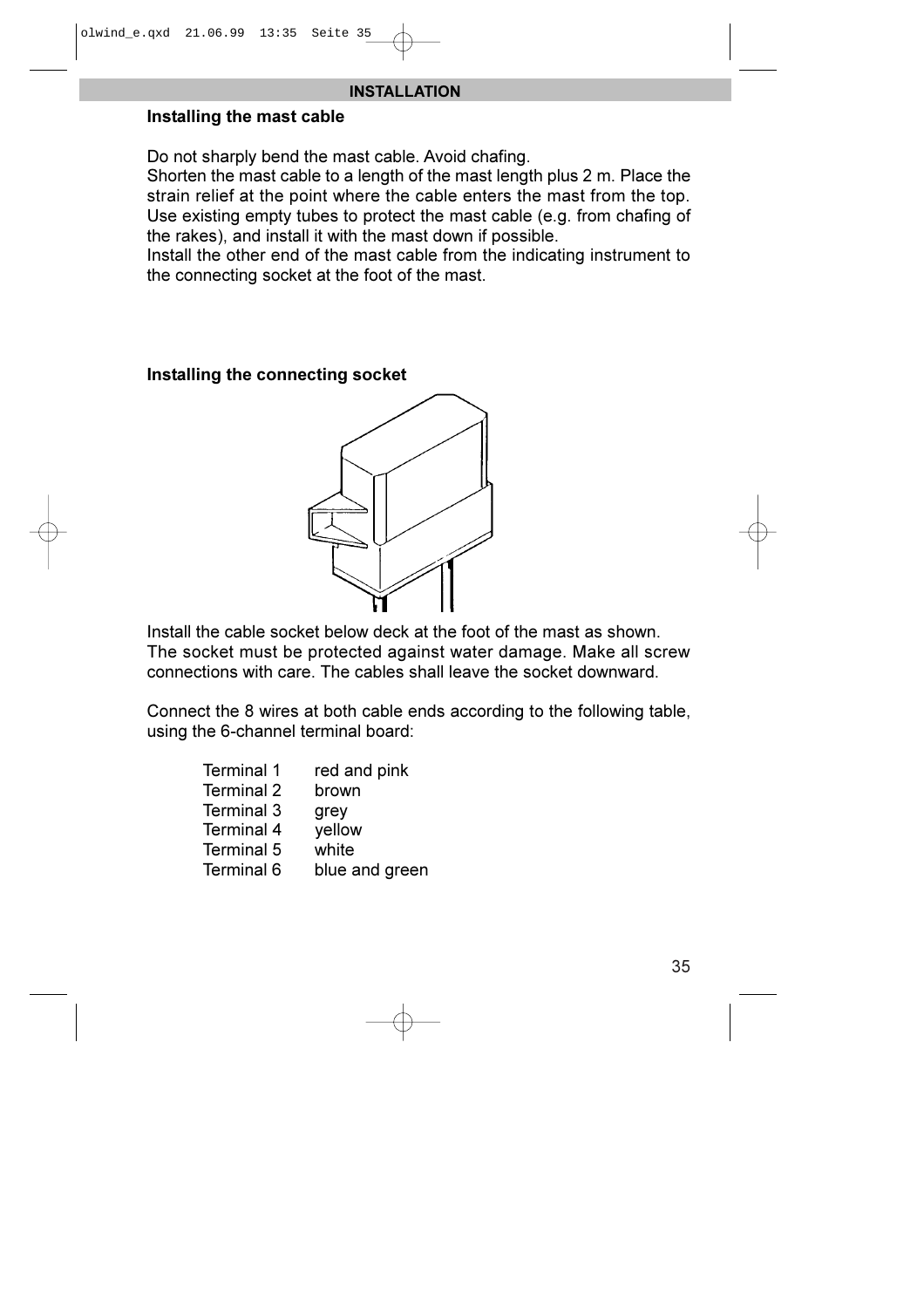#### Electrical installation

#### Setting the instrument for wind speed indication

The VDO Ocean Line WIND is fitted with an LCD, which can display wind speed in m/s, km/h, bft (Beaufort) or kts (Knots). The black angle in one of the four corners of the display shows the instrument which has been selected. The setting can be adjusted as follows:



On power up, the instrument shows the text "UNIt" for 5 seconds. Switch off the power supply before this time elapses and switch it on again.

The black needle on the instrument now points to the other units for the wind speed in turn, in a clockwise direction. When it reaches the desired unit, switch the power supply off again.

The unit will be saved in a non-volatile memory and remains saved even after shutdown.

The unit can be adjusted again at any time as described above.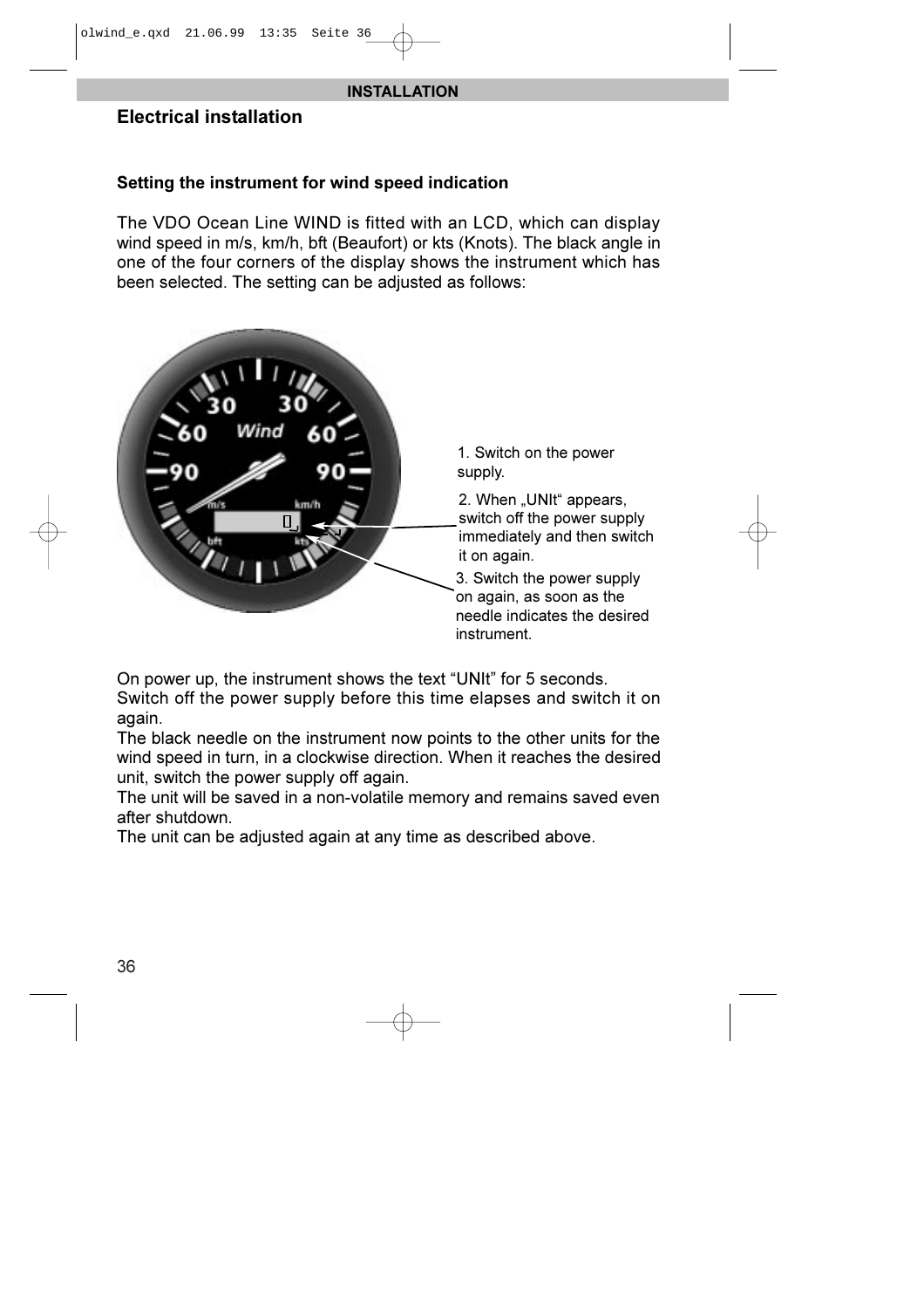

Key for the circuit diagram appears on page 41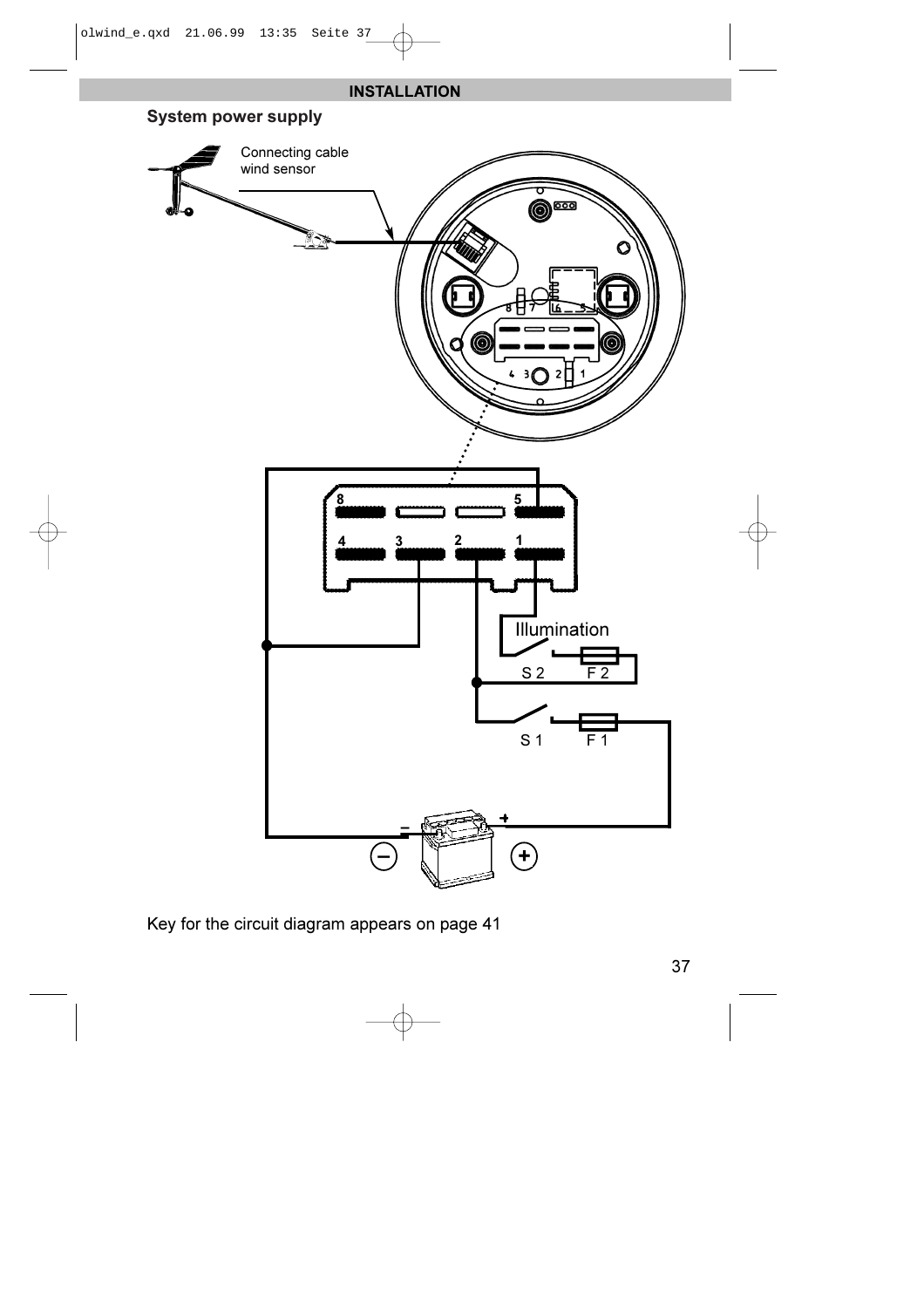#### Connecting an analog wind speed indicating instrument

An analog wind velocity indicating instrument can be connected to the Ocean Line Wind installation as an accessory. It shows the apparent wind speed.



Mount the wind speed indicating instrument as the main indicating instrument (see page 11). The maximum length of the cable between the main indicating instrument and the wind speed indicating instrument is 10 m.

The power for the wind speed indicating instrument is to be supplied in the same way as for the main indicating instrument (see page 17). The indicating instrument power supply must be switched on at the same time.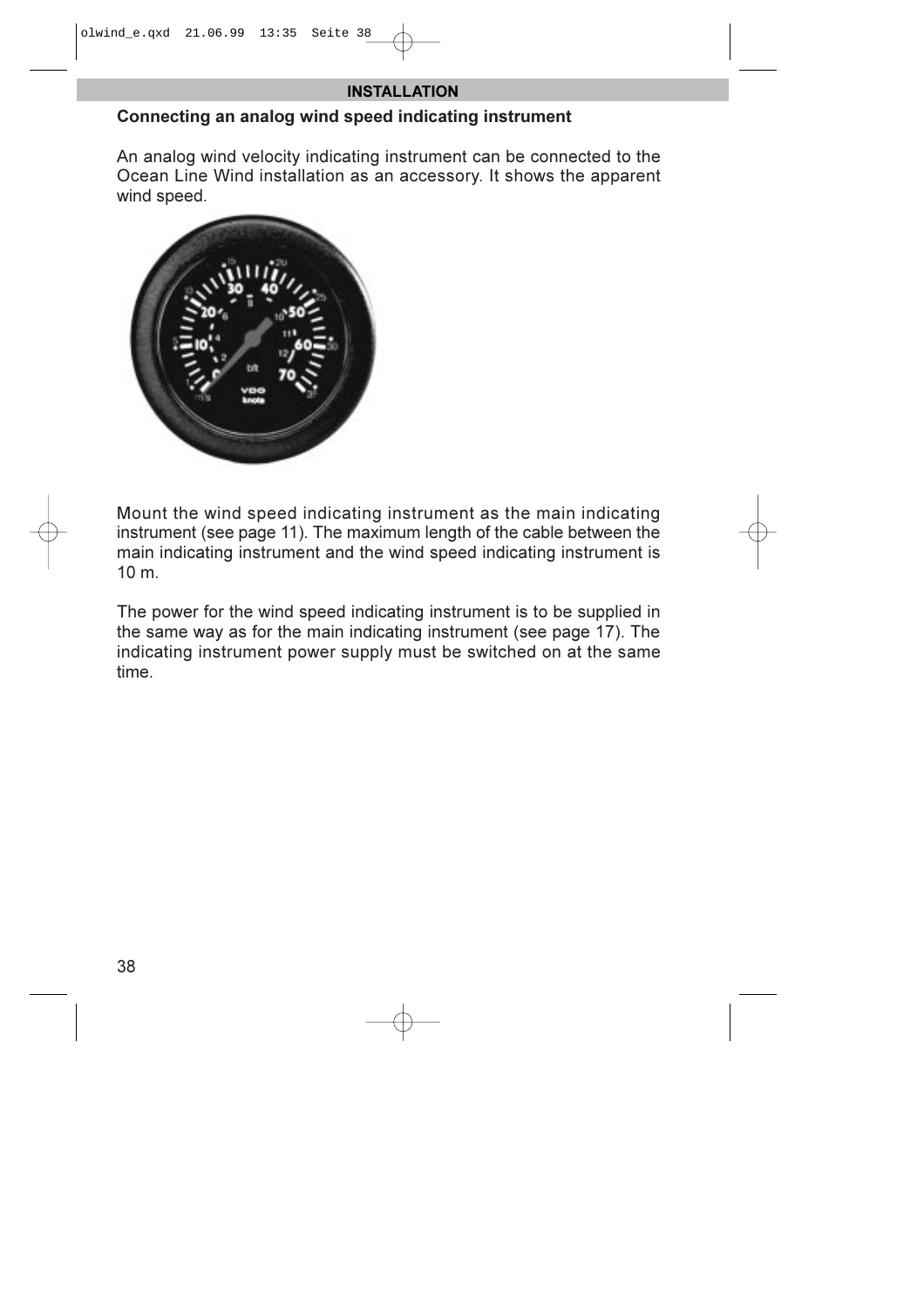The main indicating instrument should be connected to the wind speed indicating instrument as shown below.

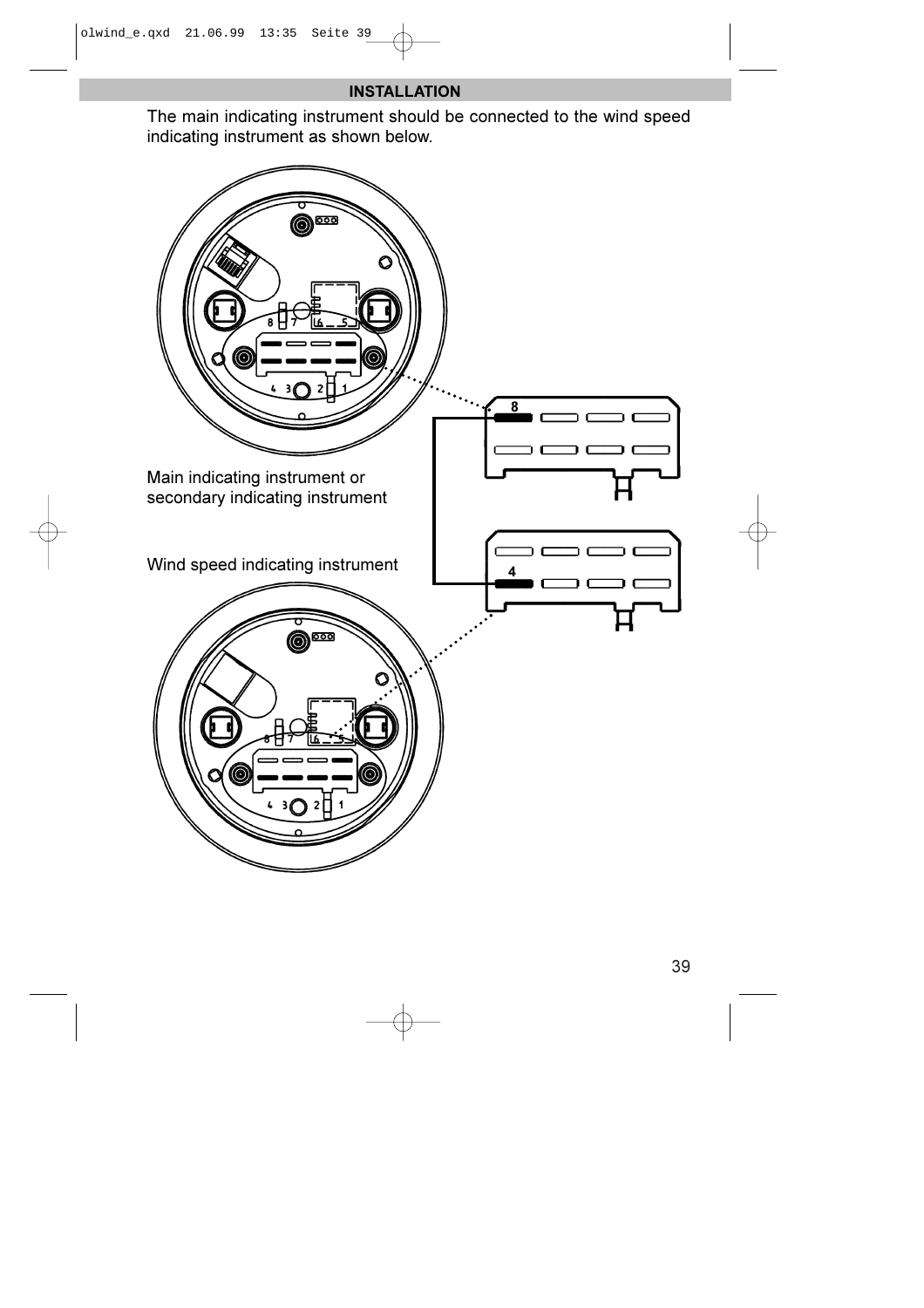#### Connecting a secondary indicating instrument

Install the power supply to the second instrument in the same way as for the first one (see page 37). The instrument for indicating wind speed is set in the same way as the main indicating instrument (see page 16).

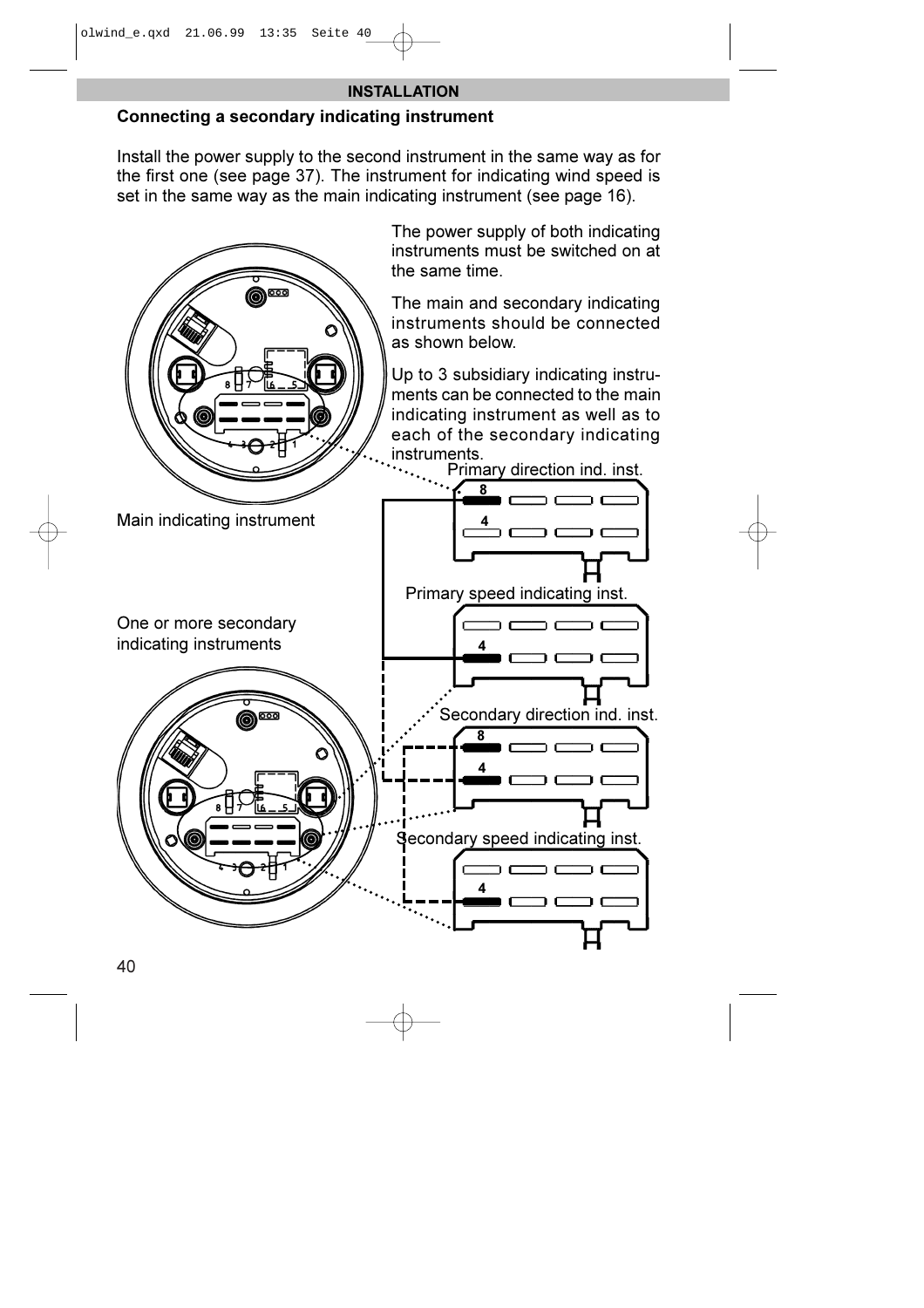#### INSTALLATION / DATA

#### Key for circuit diagram

- S1 On/Off switch for navigation instruments
- S2 On/Off switch for instrument lighting
- F1 Fuse for navigation instruments (5 A)
- F2 Fuse for instrument lighting (5 A)

Recommended cable section: 1.5 mm2

#### Cable lengths

Wind sensor - indicating instrument 20 m max. Indicating instrument - second instrument 10 m max. Second instrument - third instrument 10 m max.

#### Technical data

| Measuring principle:  | Vane with inductive transmission, Cup anemo-<br>meter with Hall chip |
|-----------------------|----------------------------------------------------------------------|
| Accuracy              | direction $\pm$ 3 $^{\circ}$                                         |
|                       | speed $\pm$ 2 km/h (060 km/h)                                        |
| Resolution:           | Direction 1°, Speed 1 km/h                                           |
| Supply voltage        | 10.8 to 30 V DC                                                      |
| Current consumption:  | about 140 mA at 12 V DC without lighting                             |
|                       | about 300 mA with lighting                                           |
| Operating temperature | $-10$ to $+60^{\circ}$ C                                             |
| Type of protection    | IP 65 at front per IEC 529                                           |
| <b>EMC</b> protection | CE: EN 50081-1, EN 50082-1                                           |
| Dimensions:           | Indicating instrument:                                               |
|                       | Front ring diam: 105 mm                                              |
|                       | Installation diam: 86 mm                                             |
|                       | Installation depth (with union nut): 56 mm                           |
|                       | Installation depth (with bracket): 90 mm                             |
|                       | Compass sensor: See figure page 37                                   |